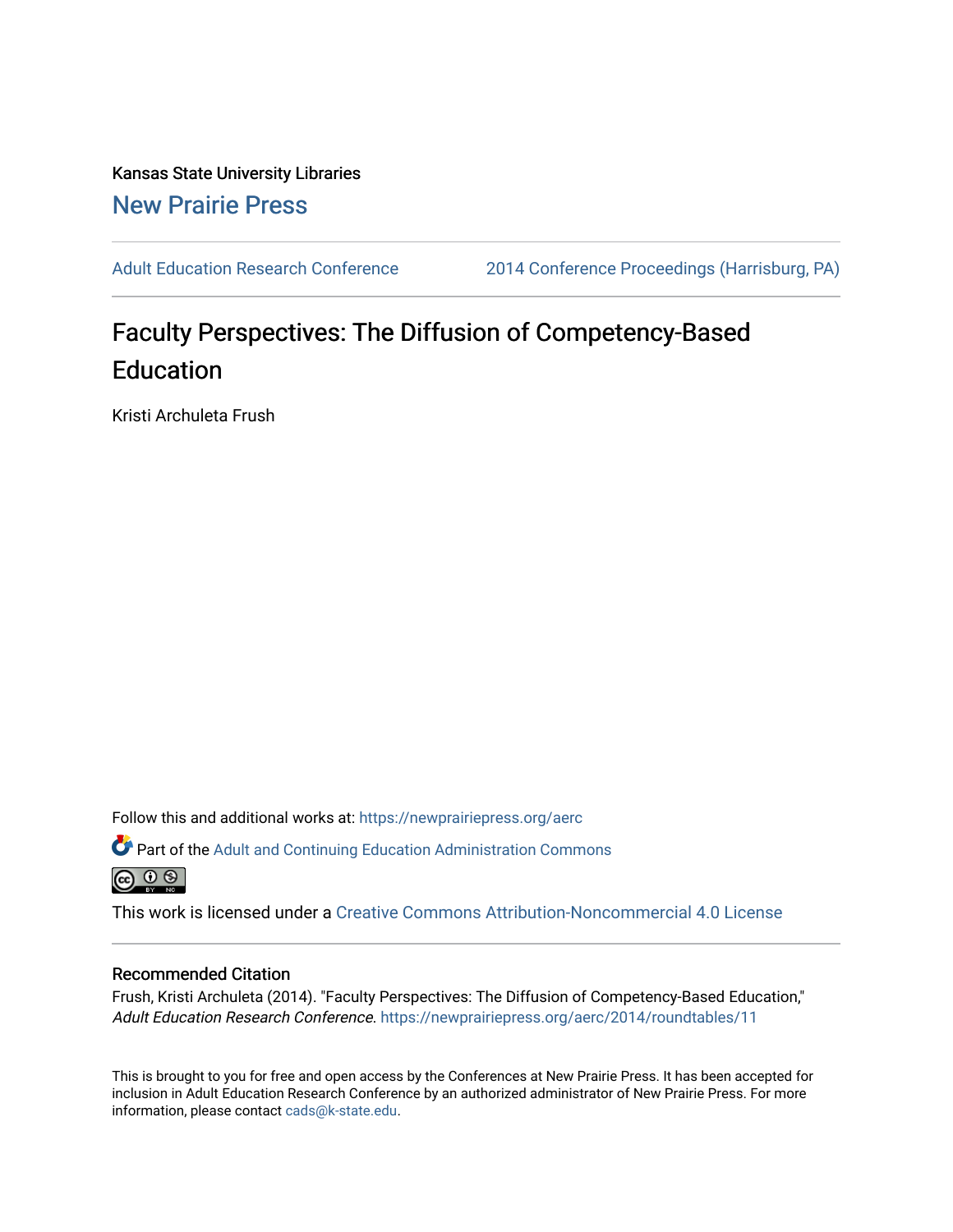# **Faculty Perspectives: The Diffusion of Competency-Based Education**

Kristi Archuleta Frush, University of Central Oklahoma, USA

Keywords: Change, Competency-Based Education, Faculty

**Abstract:** This roundtable is a dialogue of faculty perspectives concerning competencybased education. Adult educators facilitating in graduate programs may want to pay close attention to the transformation across the nation related to degree completion as many of our learners will be at the forefront of addressing these issues and implementing change.

#### **Introduction**

As Complete College America initiatives permeate community colleges and universities, administrators and faculty will be pressed to reexamine the way that degrees are acquired. This paradigm shift in higher education is moving beyond the minimal credit attainment through AP courses or CLEP and Dantes exams and has the potential to completely revolutionize how credit hours are earned and entire degrees are obtained.

#### **Literature Review**

Klein-Collins (2007) explained that the Council of Adult and Experiential Education (CAEL) developed systems to award college credit for what people learn outside the classroom through corporate training, work experience, civic activity, and independent study for over the past thirty years. CAEL and other similar entities have served many institutions of higher learning and have helped them to utilize testing, prior learning assessment, and other forms of competency-based learning. Competency-based education (CBE) awards credit based on mastery of clearly-defined competencies and stands in contrast to learning that is structured around seat time (Educause Learning Initiative, 2014). Though this type of education has been in existence for decades, the pressure to replace the current system in higher education has become noteworthy and will likely continue to occur over the next several years. Carlson (2013) described how competency-based learning is widely used by private institutions, but Wisconsin became one of the first major public universities to take on this controversial form of degree attainment. The Flex-Option could help a significant number of adults cross the college finish line- an important goal in Wisconsin, which lags behind neighboring states in percentage of adults with college diplomas. Other state systems have been following Wisconsin's lead and changing the way that undergraduate degree programs are structured.

Current funding models through credit hour production, financial aid classification, and instructional methods may all be threatened by this transformation to competency-based education. Yet, there are new ideas about how education could be enhanced through this way of measuring learning. Cambridge (2008) wrote how competencies can be seen not simply as a means for articulating the institution's expectations to learners, but more centrally as a means for connecting individual reflection with organizational learning where each is accountable to the other. Distance learning management systems can be utilized to streamline assessment and offering competency-based programs may be one way to be more responsive to a variety of learners. Jiang, Parent, and Easmond (2006) illustrated how problem-based courses with intensive student-instructor interaction were more conducive for our competency-based online distance learners, especially in the early stages of their programs.

Preparing adult graduate learners for the roles they will encounter is a challenge as there are so many varied ways they serve in corporate, non-profit, and higher education environments.